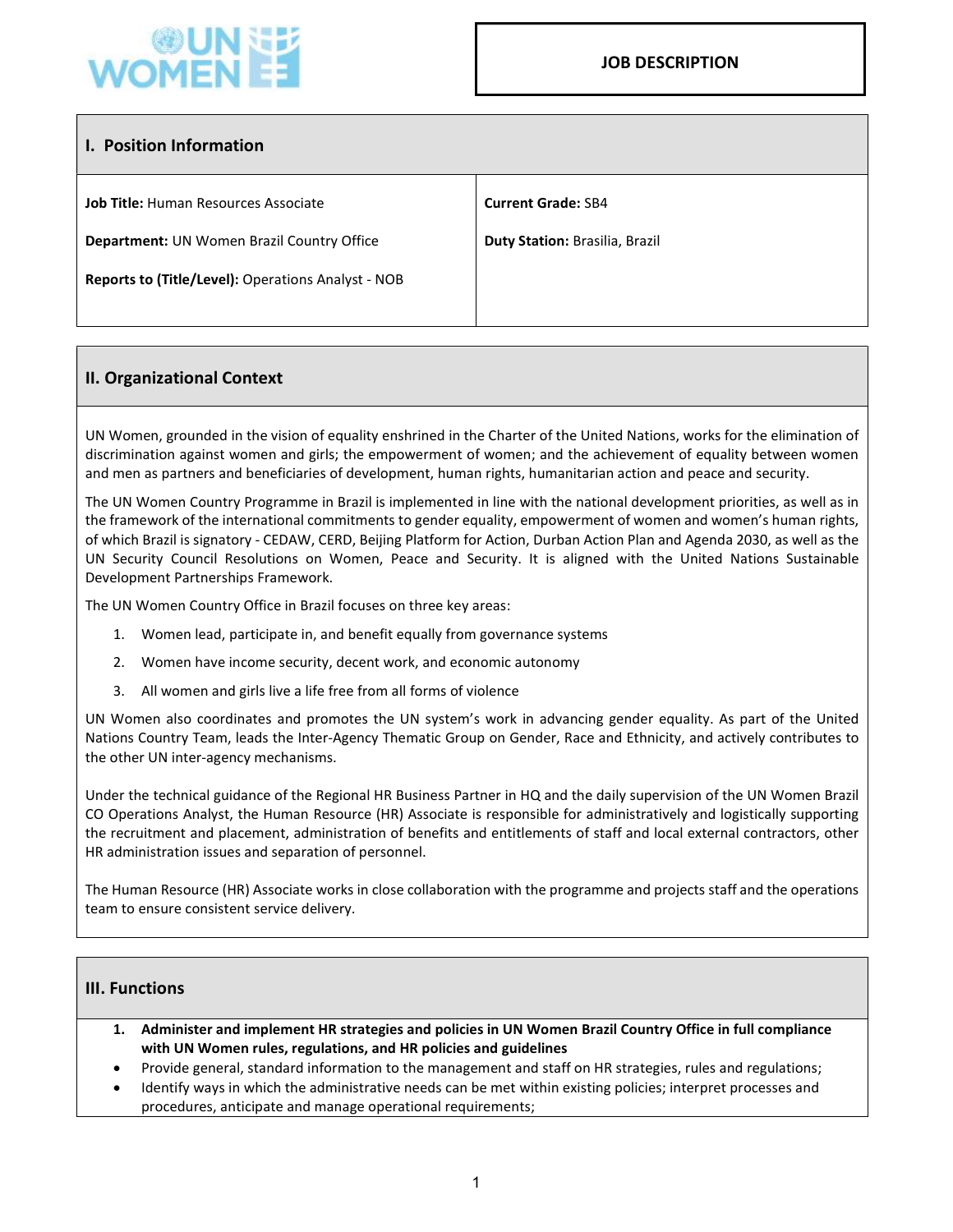- Prepare written response to queries concerning HR related matters.
- 2. Provide HR administrative and logistical services to UN Women Brazil Country Office in full compliance with UN Women rules, regulations, and HR policies and guidelines
- Process, draft, edit, proofread and finalize for approval a variety of correspondence and other communications; maintain files/records, monitor deadlines;
- Provide administrative coordination in the extension of contracts, processing of national benefits and allowances, and entitlements, and renewal of UNLPs and visas;
- Input and track all transactions related to positions, recruitment, benefits, earnings/deductions, retroactivities, recoveries, adjustments and separations through Atlas;
- Facilitate responses to audit findings and recommendations;
- Assume overall responsibility for leave management; record management;
- Administer entitlements for international staff as delegated; validate and coordinate local payroll and related issues.
- Facilitate staff separation process;
- 3. Facilitate and coordinate recruitment processes in full compliance with UN Women rules, regulations, and HR policies and guidelines
- Facilitate drafting job descriptions and vacancy announcements; assist in reviewing and processing requests for classification;
- Screen candidates and facilitate and participate in interview panels as necessary;
- Prepare recruitment recommendations/supporting documentation for the Central Review Board (CRB);
- Prepare position establishment, liaise with headquarters and assure that action is completed;
- Provide regular recruitment status reports;
- Provide advice to local recruitment in programmes/projects when necessary.
- 4. Provide administrative support to staff performance management and learning and development in full compliance with UN Women rules, regulations, and HR policies and guidelines
- Act as a learning focal point for the Country Office
- Monitor compliance with the performance appraisal review in the UN Women Brazil Country Office and staff learning and development.
- Facilitate the preparation of Office learning plan and individual learning plans in consultation with the Country Office Representative and the HR Business Partner
- 5. Maintain data in relation to HR in full compliance with UN Women rules, regulations, and HR policies and guidelines
- Maintain and update internal database and files on administrative HR matters in a confidential and secure manner;
- Generate a variety of standard and non-standard statistical and other reports from various databases;
- Update position data in Atlas, association of positions to chart fields (CoAs), update of CoA information and setting up vendors.
- 6. Facilitate knowledge building and knowledge sharing globally
- Organize training courses, workshops, information sessions, orientations and consultations for staff;
- Provide a synthesis of lessons learnt and best practices in HR administration;
- Liaise with HR headquarters in HR administration and staffing to disseminate information on a variety of HR matters.

### IV. Key Performance Indicators

Timely and accurate HR administration